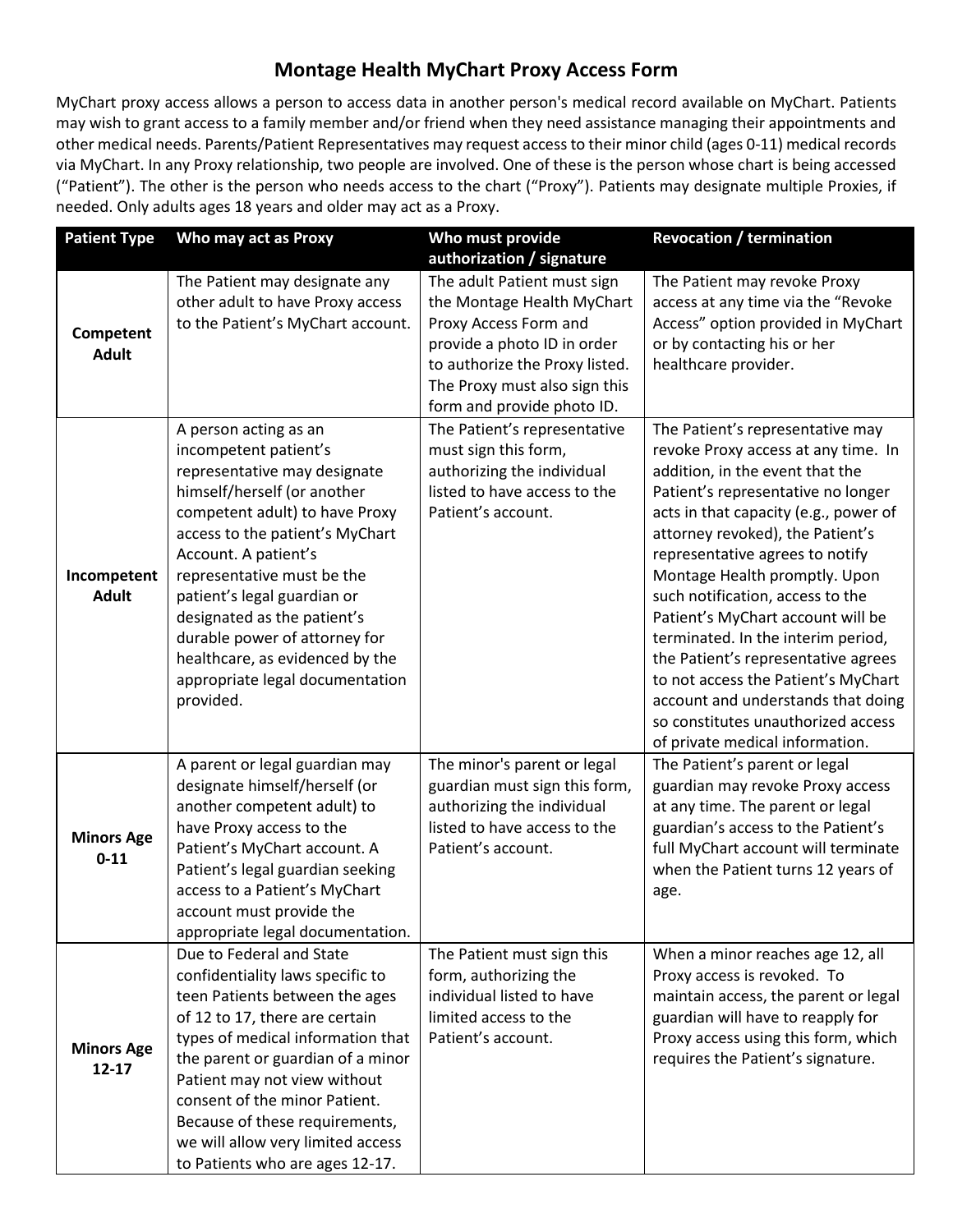## **AUTHORIZATION**

- The Patient (or Patient's representative or parent) hereby authorizes the disclosure of all medical and billing information about the Patient contained in the Patient's MyChart account to the person granted Proxy access below. The purpose of this disclosure is to allow the person granted Proxy access to have ongoing access to the medical and billing information of the Patient identified below.
- The Patient (or Patient's representative or parent) understands that the person receiving Proxy access is not a health care provider or health plan covered by federal privacy regulations and that the information accessed by the Proxy could be re-disclosed by such person leaving it unprotected.
- Patient (or Patient's representative or parent) understands that he/she may revoke this authorization in writing at any time, except to the extent that action has been taken in reliance on this authorization, by using the "Revoke Access" option provided in MyChart or by contacting Montage Health.
- This authorization will expire upon revocation by the Patient (or Patient's representative or parent) or upon termination of the Patient's MyChart account or the Proxy's Proxy access.
- The Patient (or Patient's representative or parent) understands that he/she is not required to sign this authorization form and that signing of this authorization is not a condition of the provision of treatment or payment.

## **TO BE COMPLETED BY PROXY (INDIVIDUAL REQUESTING ACCESS) Name:** *(specify name of Patient Proxy to receive access)* **Date of Birth (required):** Address: (*Street Address, City, State, Zip Code*) **Social Security # (last 4 required): Address:**  (*Steet Address, City, State, Zip Code*) **Email Address (required):** (*Patient Proxy's Email Address)* I have read and understand the Requirements and Procedures regarding Proxy access above. All information I have provided is correct and true. I understand that: I must have a MyChart account to obtain Proxy access to another account. I must login to MyChart with my own User ID & Password when utilizing Proxy access **I** agree to abide by the Montage Health MyChart Terms and Conditions Montage Health reserves the right to revoke Proxy access to a MyChart account at any time I must supply proof of identity with a valid form of photo ID I am requesting Proxy access for the Patient identified below and I certify that (check one):  $\Box$  I have been granted the Patient's Health Care Power of Attorney  $\Box$  I am the Patient's (circle one): Father / Mother / Legal Guardian

 $\Box$  I am the Patient's family/caregiver (describe relationship:  $\Box$ 

**Signature of Proxy: \_\_\_\_\_\_\_\_\_\_\_\_\_\_\_\_\_\_\_\_\_\_\_\_\_\_\_\_\_\_\_\_\_\_\_\_\_\_\_\_\_\_\_\_\_ Date**: \_\_\_\_\_\_\_\_\_\_\_\_\_\_\_\_\_\_\_\_\_\_\_\_\_\_\_\_